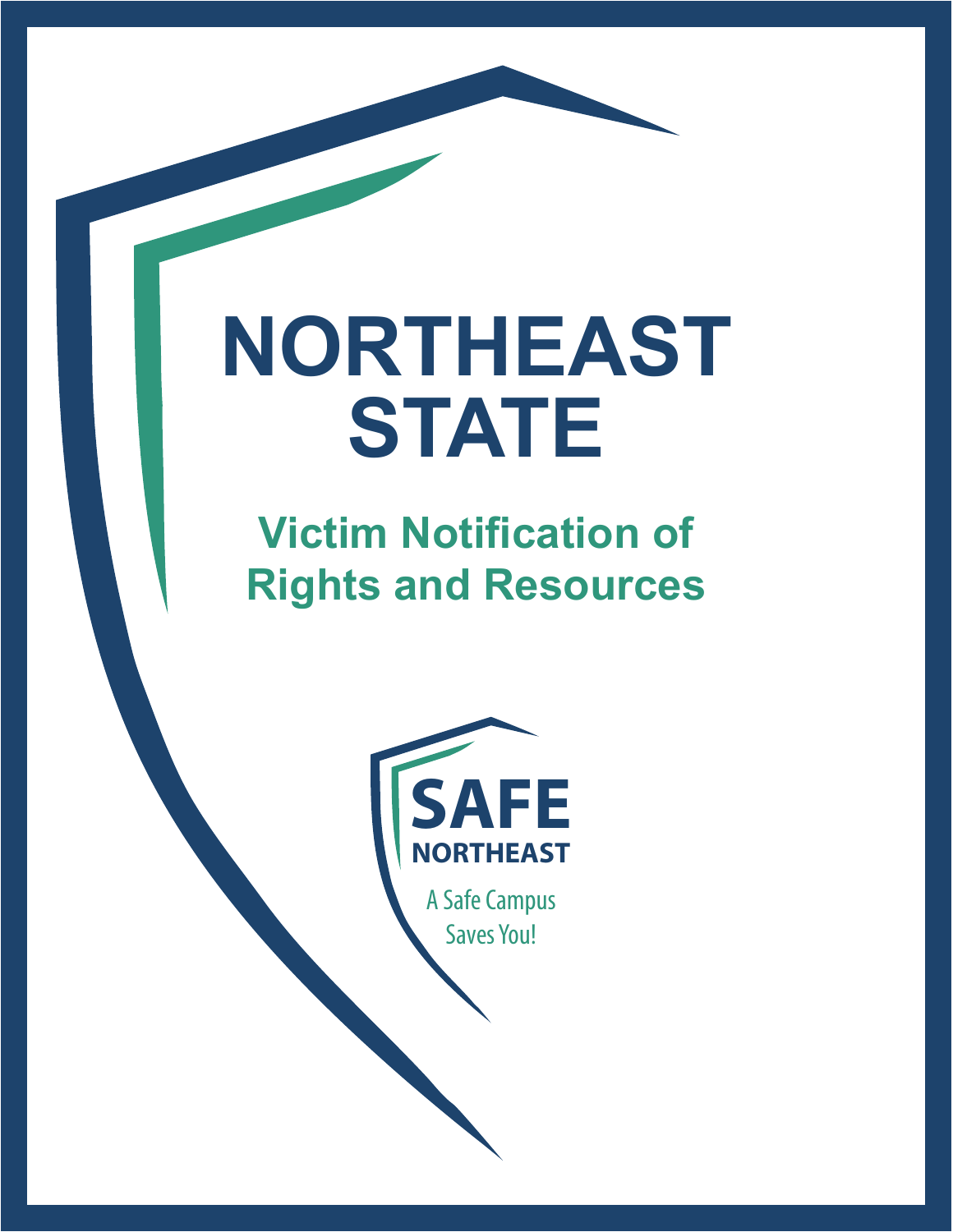# Pledge to *SAVE*:

### **Be Safe**

Always be aware of YOUR personal safety!

# **Be Alert**

Watch out for your co-workers, students, acquaintances, friends, and family members. Bystanders can make a difference. Intervene safely when someone is at risk for harm.

## **Be Vocal**

Seek help when YOU and OTHERS are at risk. Call 9-1-1 for immediate intervention!

## **Be Engaged**

Report suspicious behavior on campus. Call 423.677.7927 or go online at www.NortheastState.edu/ReportingBehaviors and click the Report shield.

For more information on bystander intervention or to schedule a training session, please contact Counseling Services at 423.354.2587 or email Counseling@NortheastState.edu.

**Safe Areas** are located at all Northeast State campuses.

Visit **www.NortheastState.edu/SafeAreas** for the location of Safe Areas by campus (look for the Safe Area shield) or scan the quick response (QR) code.





**24-Hour Helplines provide safe, confidential contacts and information about emergency shelters and local resources.** 

National Domestic Violence 24-Hour Hotline: **1.800.799.SAFE (7233)** National Sexual Assault 24-Hour Hotline: **1.800.656.HOPE (4673)** National Suicide Prevention 24-Hour Lifeline: **1.800.273.TALK (8255)** The Trevor Project 24-Hour Lifeline: **1.866.488.7386**

**Call 9-1-1.** Your local police can transport you to a hospital or safe house.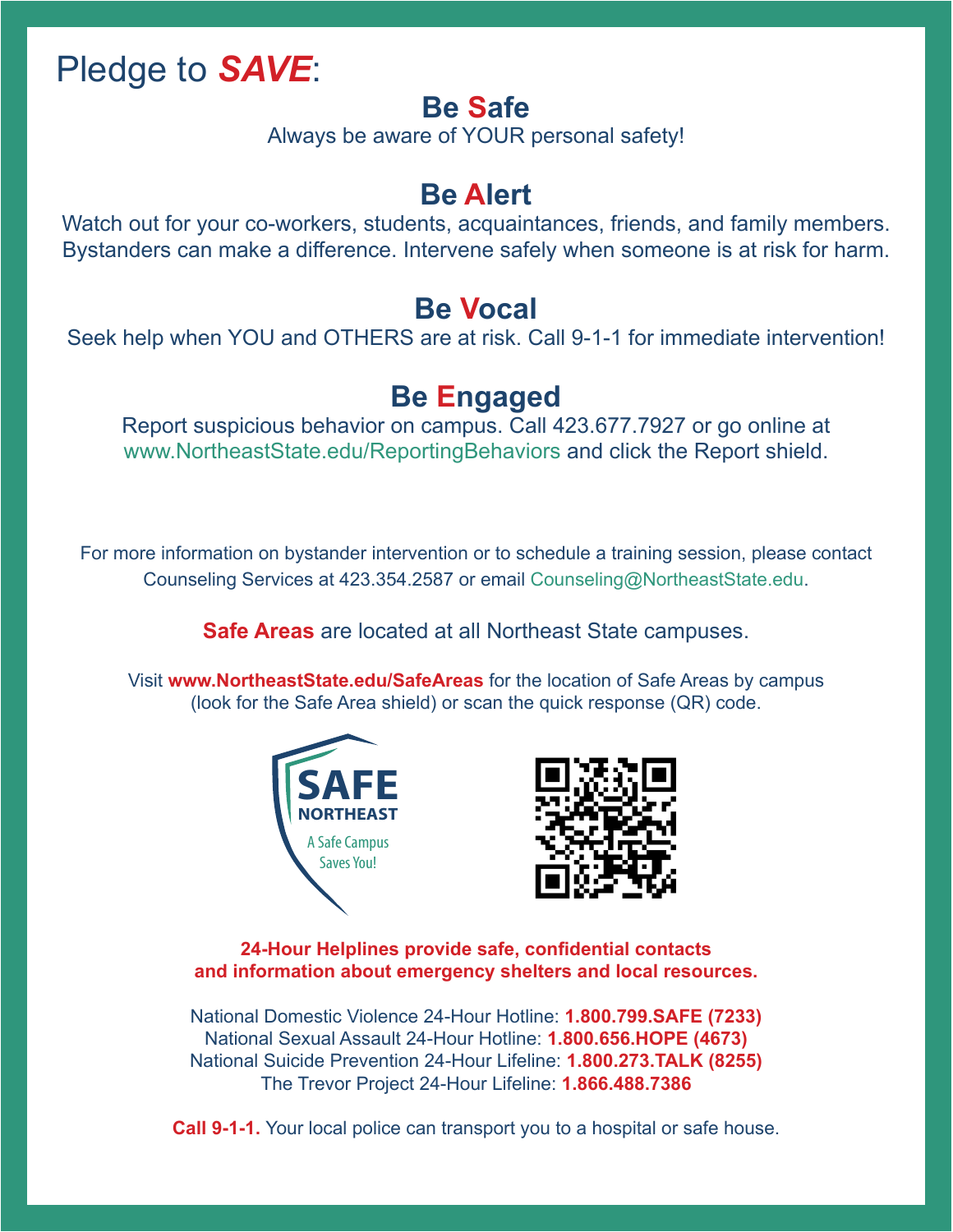#### **Northeast State Victim Notification of Rights and Resources**

If you are the victim of Domestic Violence, Dating Violence, Sexual Assault, or Stalking you have the following rights;

- 1) You may file a criminal complaint with the District Attorney General (D.A.) where the abuse occurred.
- 2) You may request a protection order. A protection order may include the following:
	- a) An order preventing the abuser from committing further domestic abuse against you.
	- b) An order requiring the abuser to leave your household.
	- c) An order preventing the abuser from harassing you or contacting you for any reason.
	- d) An order giving you or the other parent custody of or visitation with your minor child or children.
	- e) An order requiring the abuser to pay money to support you and the minor children if the abuser has a legal obligation to do so.
	- f) An order preventing the abuser from stalking you.

The following area crisis line phone numbers are provided for your information:

423.926.0144 for Washington, Unicoi, Greene, and Carter counties. 423.246.2273 for Johnson, Hawkins, Sullivan, and Hancock counties.

The following domestic abuse shelter/programs are available to you;

| <b>SHELTERS</b>                                      | Salvation Army (Johnson City): 423.926.2101 |  |
|------------------------------------------------------|---------------------------------------------|--|
| <b>Abuse Alternatives (Bristol)</b>                  | Change is Possible (Erwin)                  |  |
| Phone: 423.764.2287                                  | Phone: 423.743.0022                         |  |
| 1.800.987.6499                                       | After Hours Phone: 423.388.8281             |  |
| Shepherd's Inn (Carter County & Elizabethton) Phone: | Safe House (Sullivan County & Kingsport)    |  |
| 423.542.0180                                         | Phone: 423.246.2273                         |  |
| Safe Passage (Washington County & Johnson City)      | Safe Haven (Johnson County & Mountain City) |  |
| Phone: 423.926.7233                                  | Phone: 423.727.1914                         |  |

Pursuant to TCA § 36-3-619, the officer shall offer to transport the victim to a place of safety such as a shelter or similar location or the residence of a friend or relative, unless it is impractical for the officer to transport the victim, in which case the officer shall offer to arrange for transportation as feasible. The officer shall offer to transport the victim to the location where arrest warrants are issued in that city or county and assist the victim in obtaining an arrest warrant against the alleged abuser and advise the victim of a shelter or other service in the community.

#### **ADDITIONAL RESOURCES**

Services for students and employees with regards to counseling, health, mental health, victim advocacy, legal assistance, and visa and immigration services are available both on campus and off campus. The following is a list of some services/ resources available for the area Northeast State Community College serves:

| <b>COUNSELING / MENTAL HEALTH</b>                                                                                              |                                                                                          |  |
|--------------------------------------------------------------------------------------------------------------------------------|------------------------------------------------------------------------------------------|--|
| <b>On Campus</b>                                                                                                               | <b>Off Campus</b>                                                                        |  |
| <b>Counseling Services</b><br>(Students Only)<br><b>Room C2101</b><br>Phone: 423.354.2587 or<br>ext. 3287, on-campus extension | Behavioral Health and Wellness Clinic (Johnson City)<br>Phone: 423.439.7777              |  |
|                                                                                                                                | <b>Covenant Counseling Center (Kingsport)</b><br>Phone: 423.247.4536                     |  |
|                                                                                                                                | <b>Bristol Regional Counseling Center (Bristol)</b><br>Phone: 423.989.4502               |  |
|                                                                                                                                | Charlotte Taylor Counseling Center (Elizabethton)<br>Phone: 423.547.5950                 |  |
|                                                                                                                                | Partners for Health - Employee Assistance Program<br>Phone: 855.437.3486 www.Here4TN.com |  |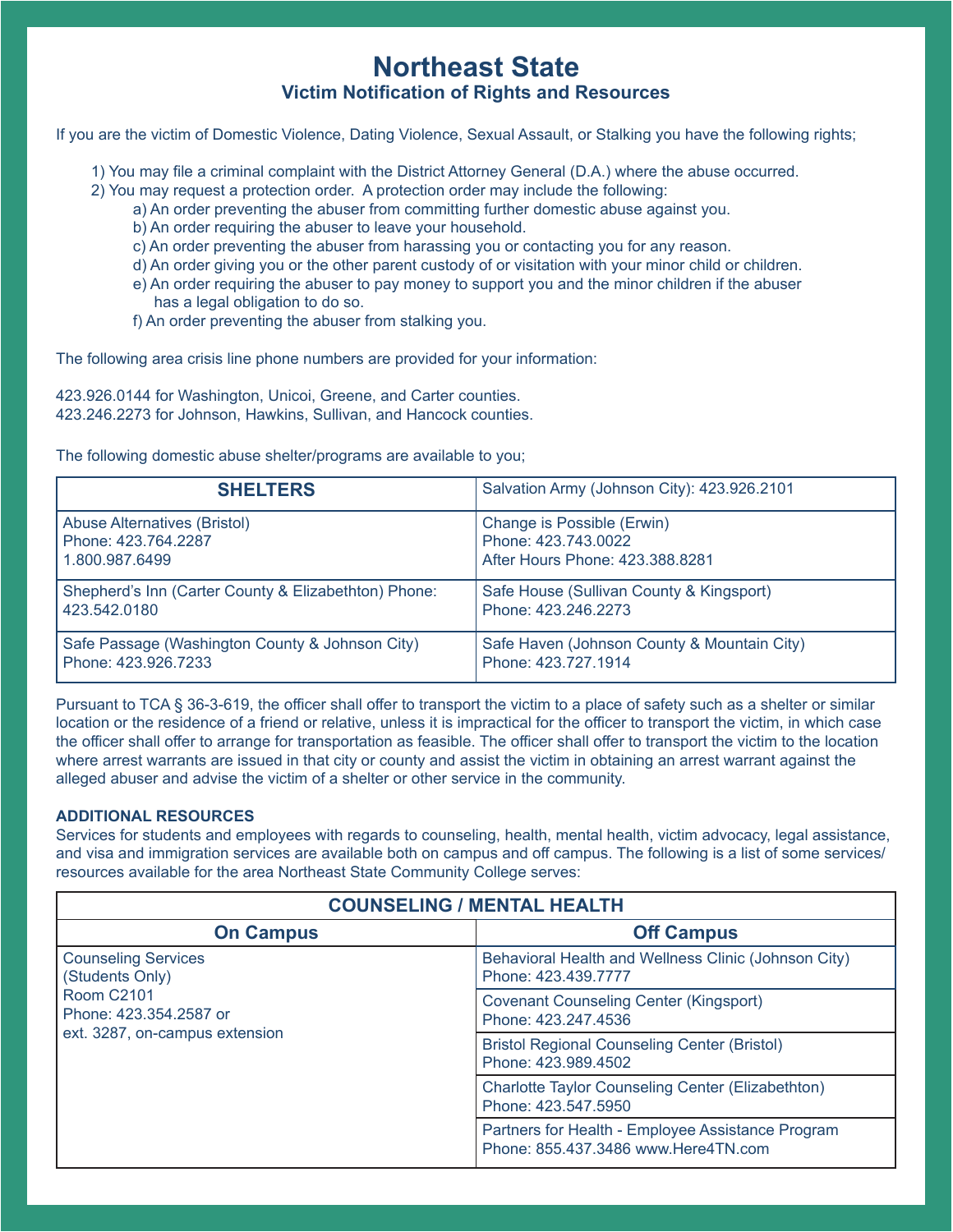| <b>HEALTH SERVICES</b>                                                        |                                                                         |  |
|-------------------------------------------------------------------------------|-------------------------------------------------------------------------|--|
| Johnson County Community Hospital (Mountain City)<br>Phone: 423.727.1110      | Johnson City Medical Center (Johnson City)<br>Phone: 423.431.6111       |  |
|                                                                               | Holston Valley Medical Center (Kingsport)<br>Phone: 423.224.4000        |  |
| Unicoi County Memorial Hospital/Johnson County (Erwin)<br>Phone: 423.743.3141 | <b>Bristol Regional Medical Center (Bristol)</b><br>Phone: 423.844.1121 |  |
|                                                                               | Sycamore Shoals Hospital (Elizabethton)<br>Phone: 423.542.1300          |  |

| <b>VICTIM ADVOCACY</b>                                                                                                                                                                         |                                                                     |  |
|------------------------------------------------------------------------------------------------------------------------------------------------------------------------------------------------|---------------------------------------------------------------------|--|
| <b>On Campus</b>                                                                                                                                                                               | <b>Off Campus</b>                                                   |  |
| Northeast State Police Department<br>Phone: 423.323.0255 or<br>ext. 3255, on-campus extension<br>Equity, Inclusion, and Compliance<br>Phone: 423.354.5296 or<br>ext. 5296, on-campus extension | <b>Bristol Crisis Center</b><br>Phone: 800.273.8255 or 276.466.2218 |  |
|                                                                                                                                                                                                | National Domestic Violence 24-Hour Hotline<br>Phone: 800.799.8233   |  |
|                                                                                                                                                                                                | National Sexual Assault 24-Hour Hotline<br>Phone: 800.656.4673      |  |
| <b>Counseling Services</b><br>Phone: 423.354.2587 or<br>ext. 3287, on-campus extension                                                                                                         | Family Justice Center (Johnson City)<br>423-772-3720                |  |
|                                                                                                                                                                                                | Branch House - Family Justice Center (Blountville)<br>423-574-7233  |  |

#### **LEGAL ASSISTANCE**

Legal Aid of East Tennessee Phone: 423.928.8311

| <b>VISA AND IMMIGRATION SERVICES</b>                                                      |                                                                  |  |
|-------------------------------------------------------------------------------------------|------------------------------------------------------------------|--|
| <b>On Campus</b>                                                                          | <b>Off Campus</b>                                                |  |
| <b>Admissions and Records</b><br>Phone: 423.354.2436 or<br>ext. 3436, on-campus extension | U.S. Citizenship and Immigration Services<br>Phone: 802.527.4888 |  |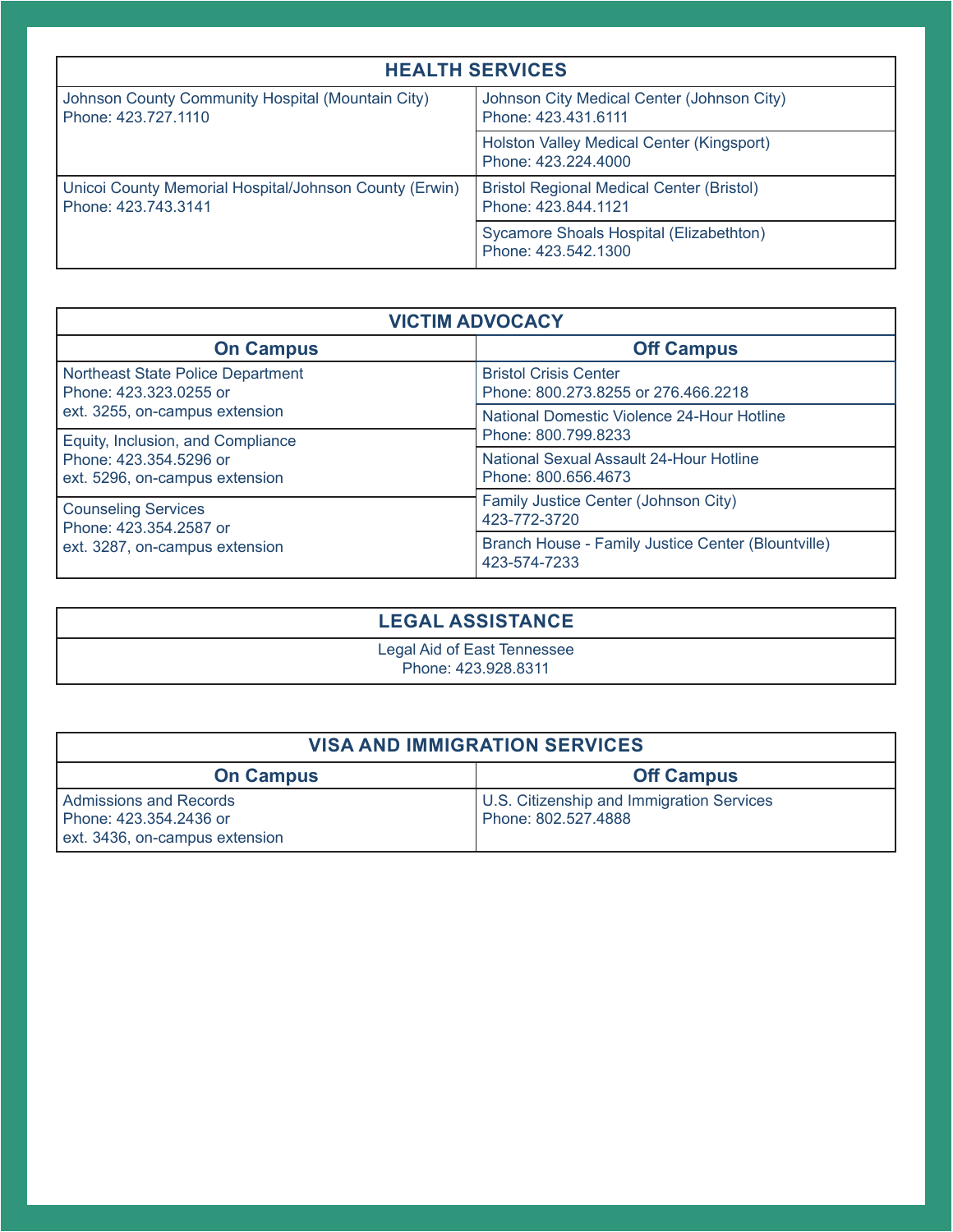#### **WHAT IS AN ORDER OF PROTECTION?**

A court order signed by the judge that is meant to protect persons from abuse or threats of abuse dealing with Dating Violence, Sexual Assault, Domestic Violence or Stalking. This Order allows law enforcement the right to arrest your abuser without a warrant, if necessary. At the final hearing, the Order may also:

- Order the abuser to leave the home or to provide you with another home
- Award temporary custody of the children
- Award temporary spousal support for you or child support
- Award specific, temporary visitation time for the abuser
- Award pets to the victim
- Order the abuser to attend counseling for domestic violence

#### **WHO CAN GET AN ORDER OF PROTECTION?**

- Current or former spouses
- Anyone that has lived together, currently or in the past
- Adults or minors who are dating or have dated or had a sexual relationship
- Anyone related by blood or adoption
- Anyone related or formerly related by marriage
- Adults or minor children of a person in a relationship that is described above
- Sexual assault victims, no relationship necessary, if raped or placed in fear of sexual assault due to threats
- Stalking victims, no relationship necessary

#### **HOW DO I GET AN ORDER OR PROTECTION?**

You must file for the order of protection at the court Clerk's office in the county where the abuse happened or the county where your abuser lives. You must fill out forms you get from the Clerk and include:

- Date of the abuse, sexual assault/rape, or stalking
- Where the abuse happened
- Give specific details of why you are in fear and how you were hurt

Some examples include but are not limited to the following:

- Pushed or shoved me (into a wall, to the floor, etc.)
- Hit with (fist, weapon, furniture, etc.)
- Choked (hands, rope, cord, etc.)
- Prevented from leaving (blocked the door, took keys, etc.)
- Threatened (gun, knife, hammer, fleeing with the children, etc.)
- If you called the police and if the abuser was arrested
- If you received medical treatment from an injury caused by the abuser

Return the completed form(s) to the Clerk and sign your name in front of the Clerk verifying the information given is true and correct to the best of your knowledge. The Clerk **cannot charge you** a fee to file for the Order of Protection.

#### **WHAT HAPPENS NEXT?**

- The Clerk will have the Judge review your paperwork and who may sign an Ex Parte Order that acts as a temporary order until your court date when the Judge will have a hearing about whether to give you a Final Order. Until then, the Ex Parte Order is to keep your abuser away from you.
- The Ex Parte Order may have your court date listed on it. Check the Ex Parte Order and if a court date is not noted on the Ex Parte Order notify the Clerk immediately.
- Get a copy of the Ex Parte Order and your petition and keep them with you at all times.
- If you are not given an Ex Parte Order, you still have the right to a hearing to get the Order of Protection.
- You must attend your hearing at the listed date and time.

It is important to know that your Ex Parte Order is not a custody order. This decision may be addressed at the final hearing.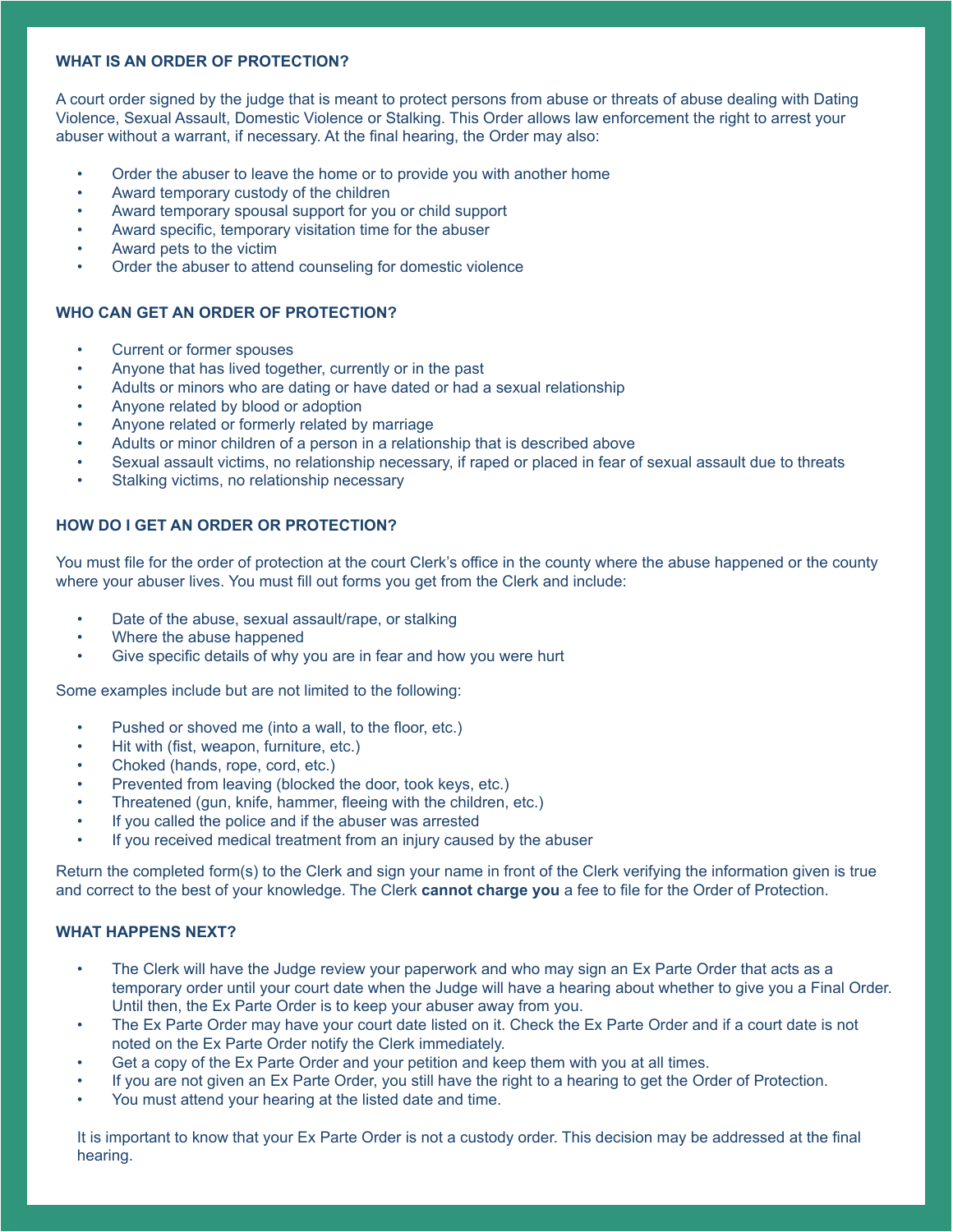If the abuse occurred off any Northeast State Community College campus, notify the local law enforcement agency, if you haven't already done so, immediately. For your convenience the following law enforcement agencies are listed below.

| <b>Sullivan County Sheriff's Office</b><br>P.O. Box 589<br>140 Blountville Bypass<br>Blountville, TN 37617<br>Phone: 423,279,7500<br>Web: http://www.scsotn.com/ | <b>Kingsport Police Department</b><br>200 Shelby Street<br>Kingsport, TN 37660<br>Phone: 423.229.9300<br>Web: http://police.kingsporttn.gov/                                |  |
|------------------------------------------------------------------------------------------------------------------------------------------------------------------|-----------------------------------------------------------------------------------------------------------------------------------------------------------------------------|--|
| <b>Bristol Tennessee Police Department</b><br>801 Anderson Street<br>Bristol, TN 37620<br>Phone: 423.989.5500<br>Web: http://www.bristoltn.org/police.cfm        | <b>Johnson City Police Department</b><br>P.O. Box 2150<br>601 East Main Street<br>Johnson City, TN 37601<br>Phone: 423,434,6160<br>Web: http://www.johnsoncitytn.org/Police |  |
| <b>Unicoi County Sheriff's Office</b><br>102 North Main Avenue<br>Erwin, TN 37650<br>Phone: 423.743.1864                                                         | <b>Mountain City Police Department</b><br>210 South Church Street<br>Mountain City, TN 37683<br>Phone: 423.727.2909                                                         |  |
| <b>Carter County Sheriff's Department</b><br>900 East Elk Avenue<br>Elizabethton, TN 37643<br>Phone: 423.542.1845                                                | <b>Washington County Sheriff's Office</b><br><b>P.O Box 1217</b><br>Johnson City, TN 37605-1217<br>Phone: 423.788.1414                                                      |  |
| Johnson County Sheriff's Office<br>216 Honeysuckle St.<br>Mountain City, TN 37683<br>Phone: 423,727,7761                                                         |                                                                                                                                                                             |  |

If you have obtained an Ex Parte Order or an Order of Protection make sure you give the Northeast State Police Department a copy immediately. If you need any special arrangements for parking or escorts or have any questions please stop by the Police Department and an officer will be happy to assist you. You can also reach an officer by calling 423.323.0255 or extension 3255 on-campus. An officer can also be reached by emergency cell phone at 423.677.7927.

# Campus Responders

#### **Northeast State Police Department**

423.323.0255 (non-emergency) or 423.677.7927 (emergency cell) or 9-1-1

**Report crimes, behaviors of concern, and emergencies requiring immediate intervention and support from the College or request an escort by Campus Police.** 

#### **www.NortheastState.edu/Police**

**Office of Equity, Inclusion, and Compliance**

423.354.5296 or EquityOfficer@NortheastState.edu

**Report incidents of sexual assault and sexual misconduct or Title IX, civil rights, harassment, and discrimination violations involving students or employees.** 

**www.NortheastState.edu/EquityAndCompliance**

**Office of the Vice President for Institutional Excellence and Student Success** 423.354.2549 or SafeNortheast@NortheastState.edu or StuComments@NortheastState.edu **Contact for information or to report student concerns and identify campus and community resources.**

**www.NortheastState.edu/SafeNortheast**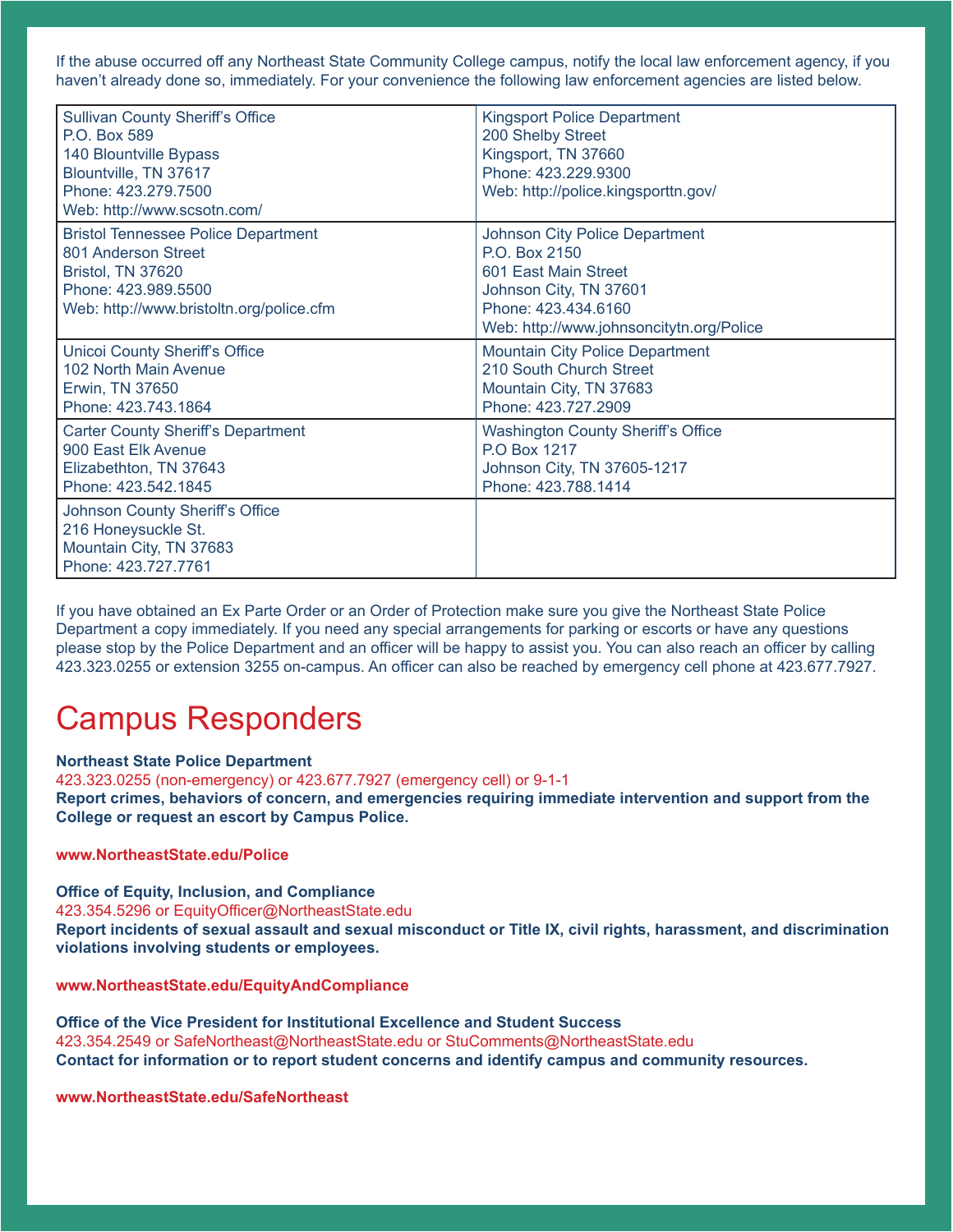# **Referrals**

**Abuse Alternatives 423.764.2287** or **1.800.987.6499**

**Bristol Crisis Center 276.466.2218** or **1.800.273.8255**

**Crisis Text Line** Text "TN" to **741741**

**Counseling Services 423.354.2587** or Counseling@NortheastState.edu **www.NortheastState.edu/Counseling**

**Family Justice Center (Johnson City) 423-772-3720 Branch House - Family Justice Center (Blountville) 423-574-7233**

**Tennessee 2-1-1 tn211.mycommunitypt.com**

# Local Emergency Services

**Bristol Regional Medical Center, Bristol 423.844.1121**

**Holston Valley Medical Center, Kingsport 423.224.4000**

**Johnson City Medical Center, Johnson City 423.431.6111**

**Johnson County Community Hospital, Mountain City 423.727.1110**

**Sycamore Shoals Hospital, Elizabethton 423.542.1300**

**Unicoi County Memorial Hospital, Erwin 423.743.3141**

| <b>Tennessee SAVIN</b>                                                                                                                                      |                                                              |                         |  |  |
|-------------------------------------------------------------------------------------------------------------------------------------------------------------|--------------------------------------------------------------|-------------------------|--|--|
| <b>(Statewide Automated Victim Information &amp; Notification)</b><br>Toll-Free: 1.888.868.4631<br><b>TTY/TDD Users: 1.866.847.1298</b><br>www.vinelink.com |                                                              |                         |  |  |
| <b>TN District Attorneys General</b>                                                                                                                        | 615.532.5591                                                 | www.tndagc.org          |  |  |
| <b>Conference Statewide Victim Witness</b><br>Coordinator                                                                                                   |                                                              |                         |  |  |
| <b>TN Criminal Injuries Compensation</b><br>Program                                                                                                         | 615.741.2734                                                 | www.treasury.tn.gov     |  |  |
| <b>TN211</b>                                                                                                                                                | 211 and give zip code or city                                | tn211.mycommunitypt.com |  |  |
| TN Department of Correction Victim<br><b>Services</b>                                                                                                       | 615.253.8145                                                 | www.tn.gov/correction   |  |  |
| <b>TN Board of Probation and Parole</b><br><b>State Offender Information</b>                                                                                | 615.741.1150<br>615.532.8112                                 | www.tn.gov/bop          |  |  |
| <b>TN Domestic Violence HOTLINE</b>                                                                                                                         | 1.800.356.6767                                               |                         |  |  |
| <b>National Domestic Violence Hotline</b>                                                                                                                   | 1.800.799.SAFE<br>1.800.799.7233<br>1.800.787.3224 (TTY/TDD) | www.ndvh.org            |  |  |
| TN Coalition to End Domestic and<br><b>Sexual Violence</b>                                                                                                  | 615.386.9406<br>1.800.289.9018                               | www.tncoalition.org     |  |  |